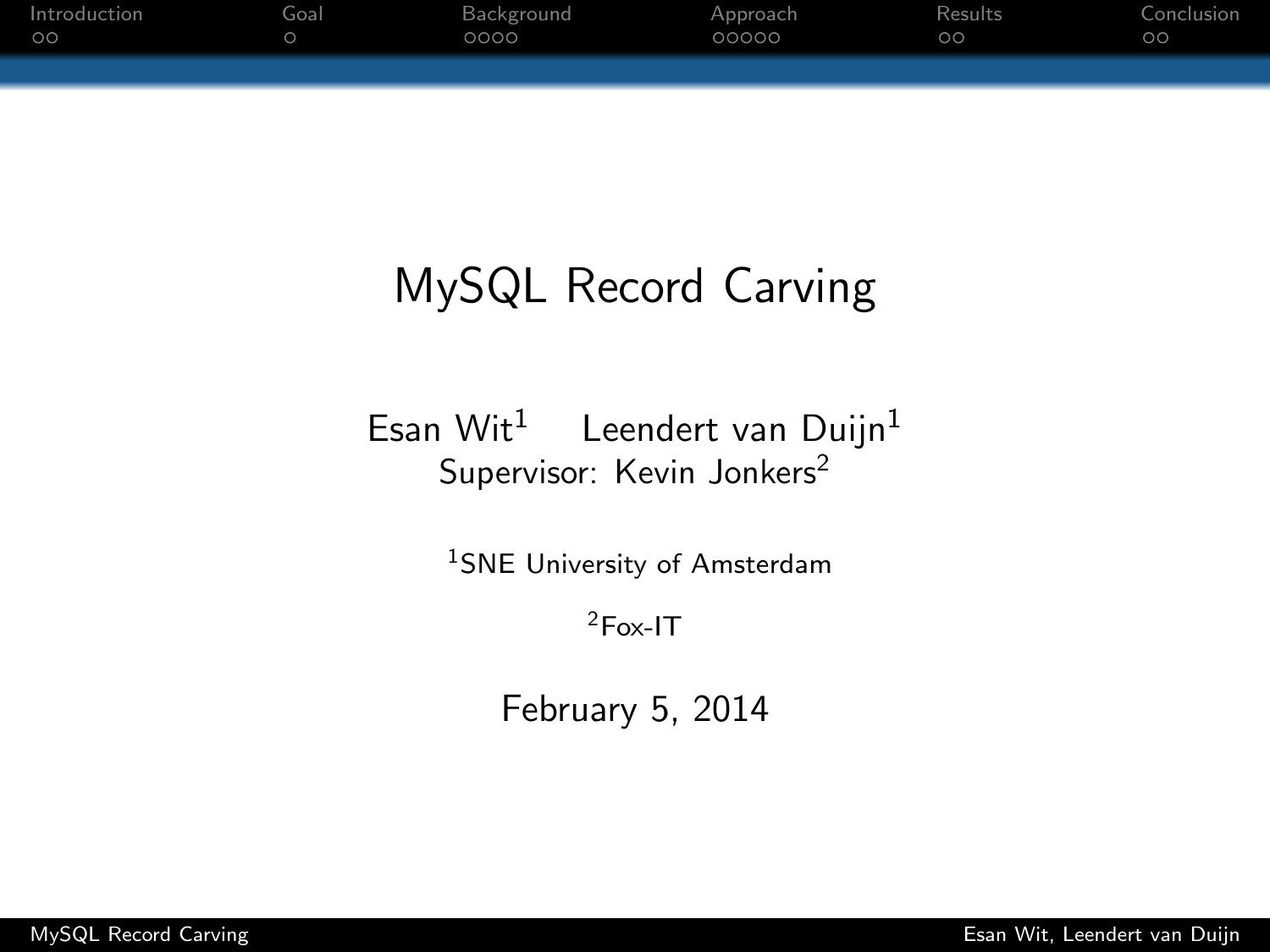| Introduction | Goal | Background | Approach | Results | Conclusion |
|--------------|------|------------|----------|---------|------------|
| $\bullet$    |      | 0000       | 00000    | $\circ$ | $\circ$    |
| Introduction |      |            |          |         |            |

Why:

- No easy option available
- Recover deleted records
- Recover damaged or corrupted records
- <span id="page-1-0"></span>• Mailing lists said that it was very difficult to recover any sensible data
	- Challenge accepted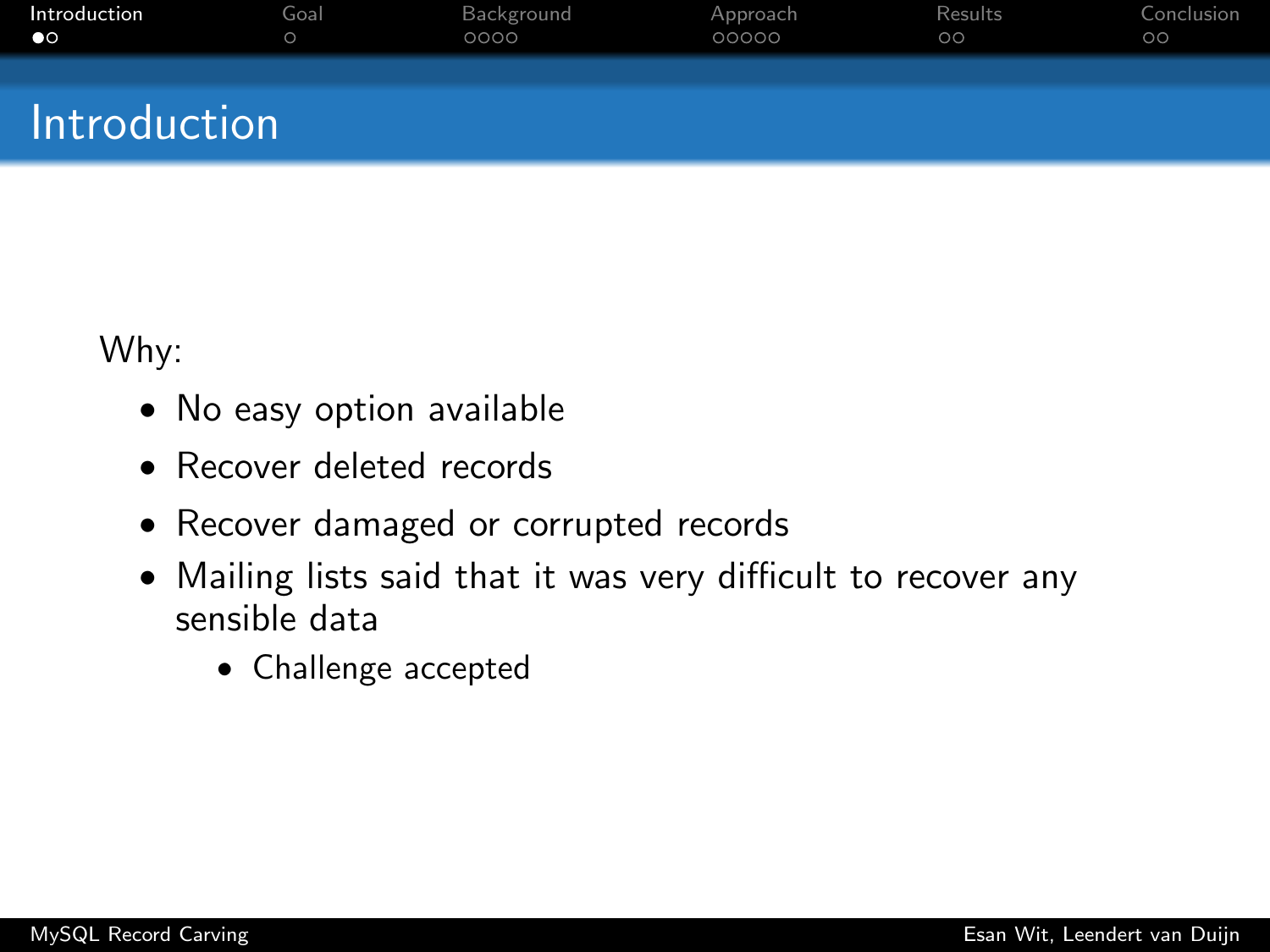| Introduction         | Goal | Background | Approach | Results | Conclusion |
|----------------------|------|------------|----------|---------|------------|
| $\circ\bullet$       |      | 0000       | 00000    | $\circ$ | $\circ$    |
| <b>Existing Work</b> |      |            |          |         |            |

- Databases leave data behind on deletion/updates, Stahlberg et al.
- Recovery from SQLite, Pooters et al.
	- Template matching
- Recovery from alternative sources, Frühwirt et al.
	- Logs, replication files, temporary tables
- Percona LLC has a tool for data recovery from InnoDB tables
	- Template matching
	- Tricky setup
	- Finds many false positives
- Proving database integrity via index properties, Kieseberg et al.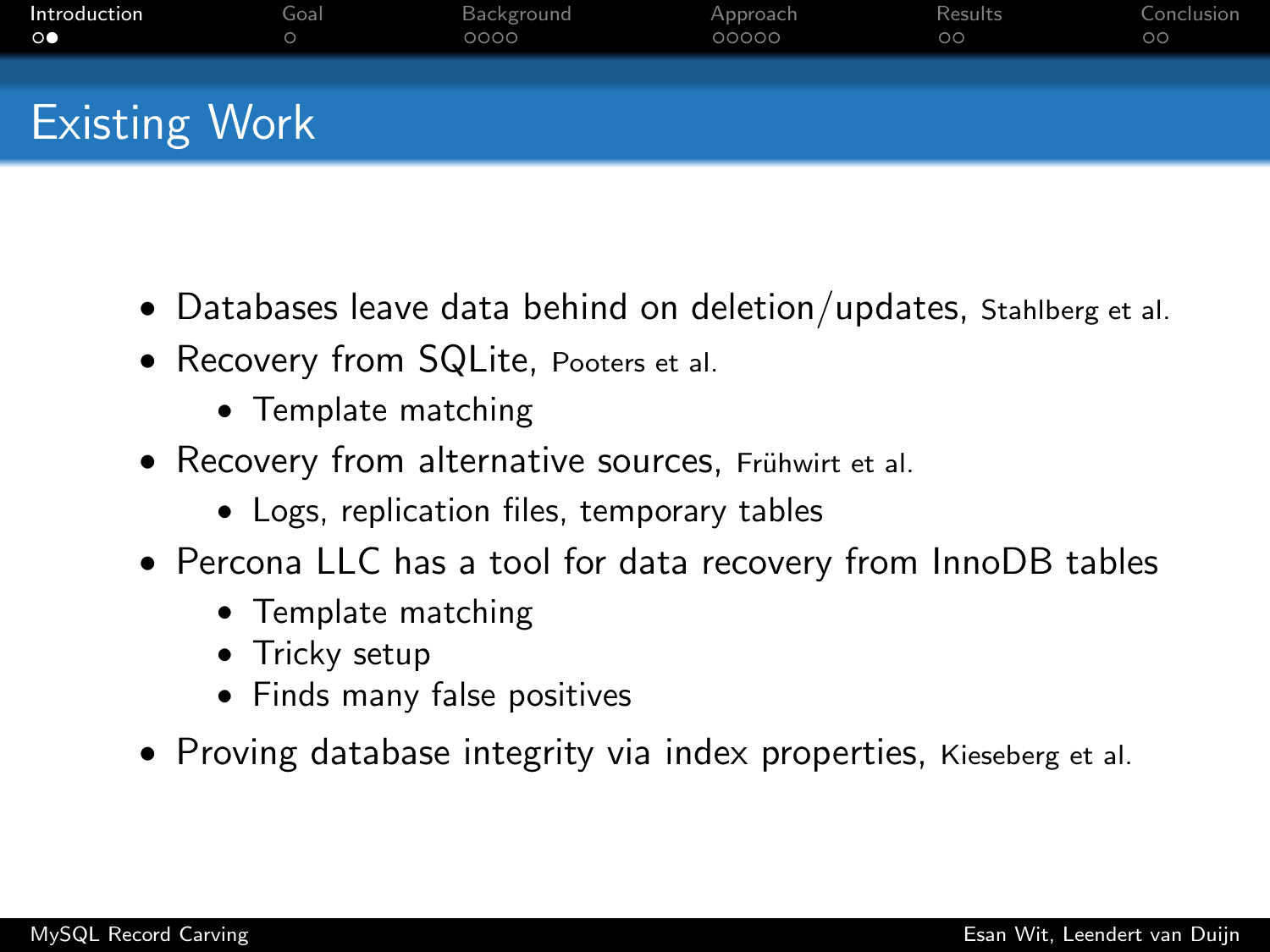| Introduction | Goal | Background | Approach | Results | Conclusion |
|--------------|------|------------|----------|---------|------------|
| $\circ$      | o    | 0000       | 00000    | $\circ$ | $\circ$    |
| Goal         |      |            |          |         |            |

To recover deleted records from MySQL.

- What data remains after deletion of a record?
- What methods exist for recovering, parts of, this data?
- Can this be extended to cover more general damage or different databases?
- <span id="page-3-0"></span>• How do the differences between database systems relate to record recovery?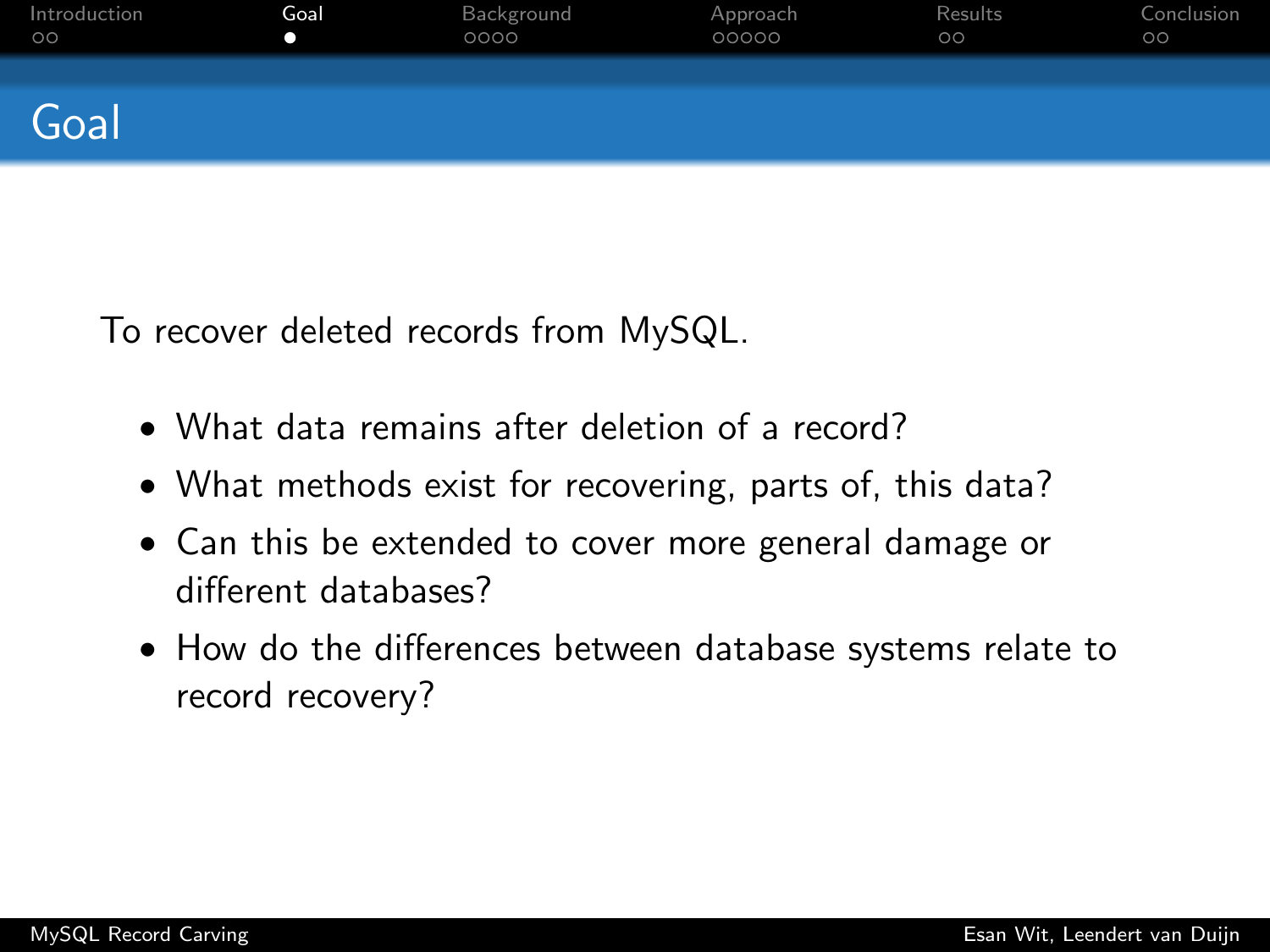| Introduction        | Goal    | Background    | Approach | Results | Conclusion |
|---------------------|---------|---------------|----------|---------|------------|
| $\circ$             | $\circ$ | $\bullet$ 000 | 00000    | $\circ$ | $\circ$    |
| <b>Basic layout</b> |         |               |          |         |            |

|  | Record 1       |  | Record 2   Record |  |  |  |  |  |  |
|--|----------------|--|-------------------|--|--|--|--|--|--|
|  | $3  $ Record 4 |  | Record 5          |  |  |  |  |  |  |
|  | Deleted record |  | Record 7          |  |  |  |  |  |  |
|  |                |  |                   |  |  |  |  |  |  |

<span id="page-4-0"></span>Table: Generic layout of records

- MyISAM whole file
- InnoDB leaf pages only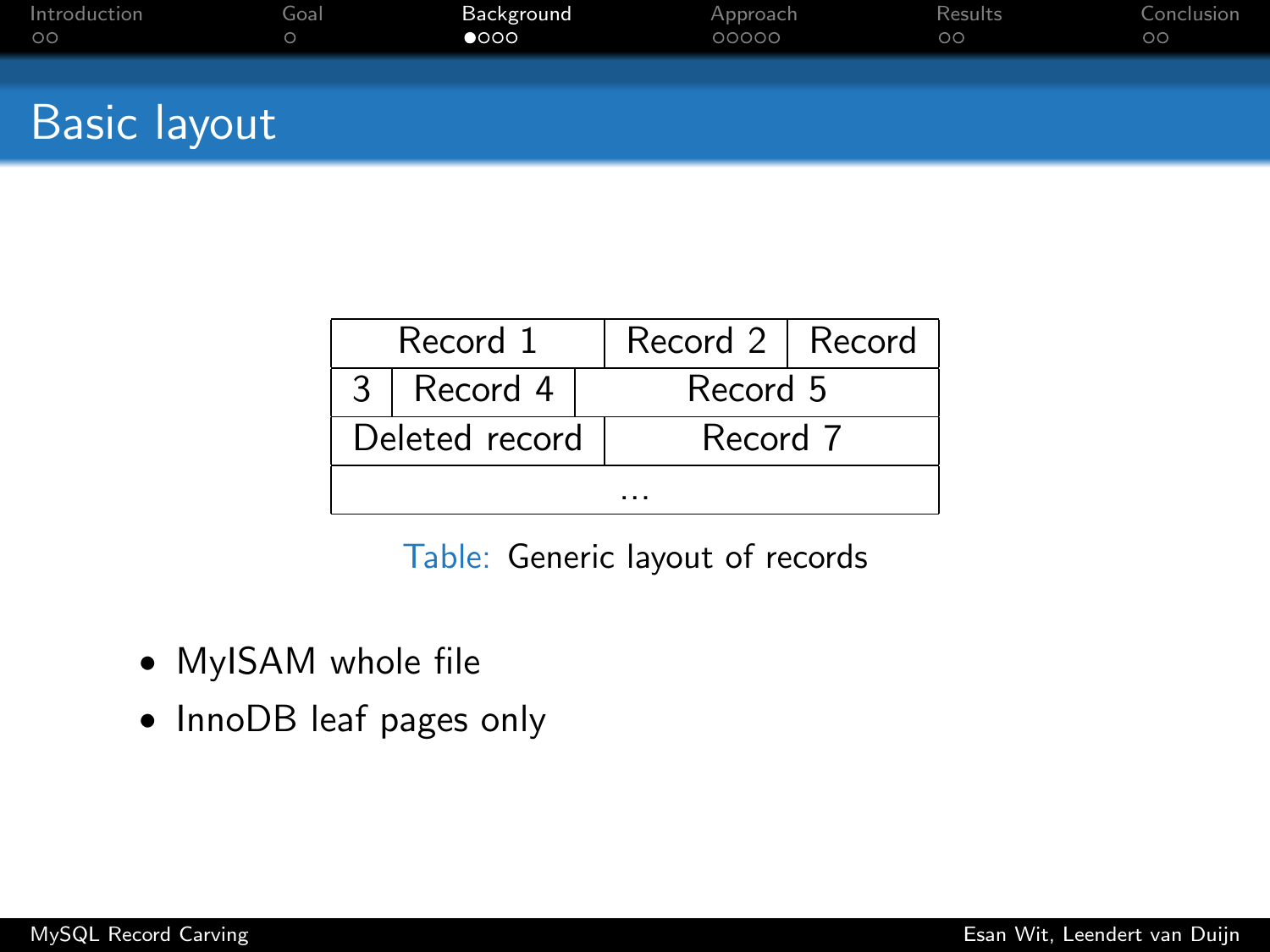| Introduction      | Goal | Background | Approach | Results | Conclusion |
|-------------------|------|------------|----------|---------|------------|
| $\circ$           |      | 0 000      | 00000    | $\circ$ | $\circ$    |
| Deleting a record |      |            |          |         |            |

| 65 65 6e 64 65 72 74 20 76 61 6e 20 44 75 69 6a   eendert van Duij     |  |  |  |  |  |  |  |  |
|------------------------------------------------------------------------|--|--|--|--|--|--|--|--|
| 6e 18 4c 65 65 6e 64 65 72 74 2e 76 61 6e 44 75   n. Leendert. van Dul |  |  |  |  |  |  |  |  |
| 69 6a 6e 40 6f 73 33 2e 6e 6c 28 35 62 61 61 36  ijn@os3.nl(5baa6      |  |  |  |  |  |  |  |  |

#### **Original**

00 00 00 00 00 00 00 68 ff ff ff ff ff ff ff ff |.......h........| ff ff ff ff ff ff ff ff 76 61 6e 20 44 75 69 6a |........van Duij| 6e 18 4c 65 65 6e 64 65 72 74 2e 76 61 6e 44 75 |n.Leendert.vanDu| 69 6a 6e 40 6f 73 33 2e 6e 6c 28 35 62 61 61 36 |ijn@os3.nl(5baa6|

#### After deletion

Fragment of MyISAM data file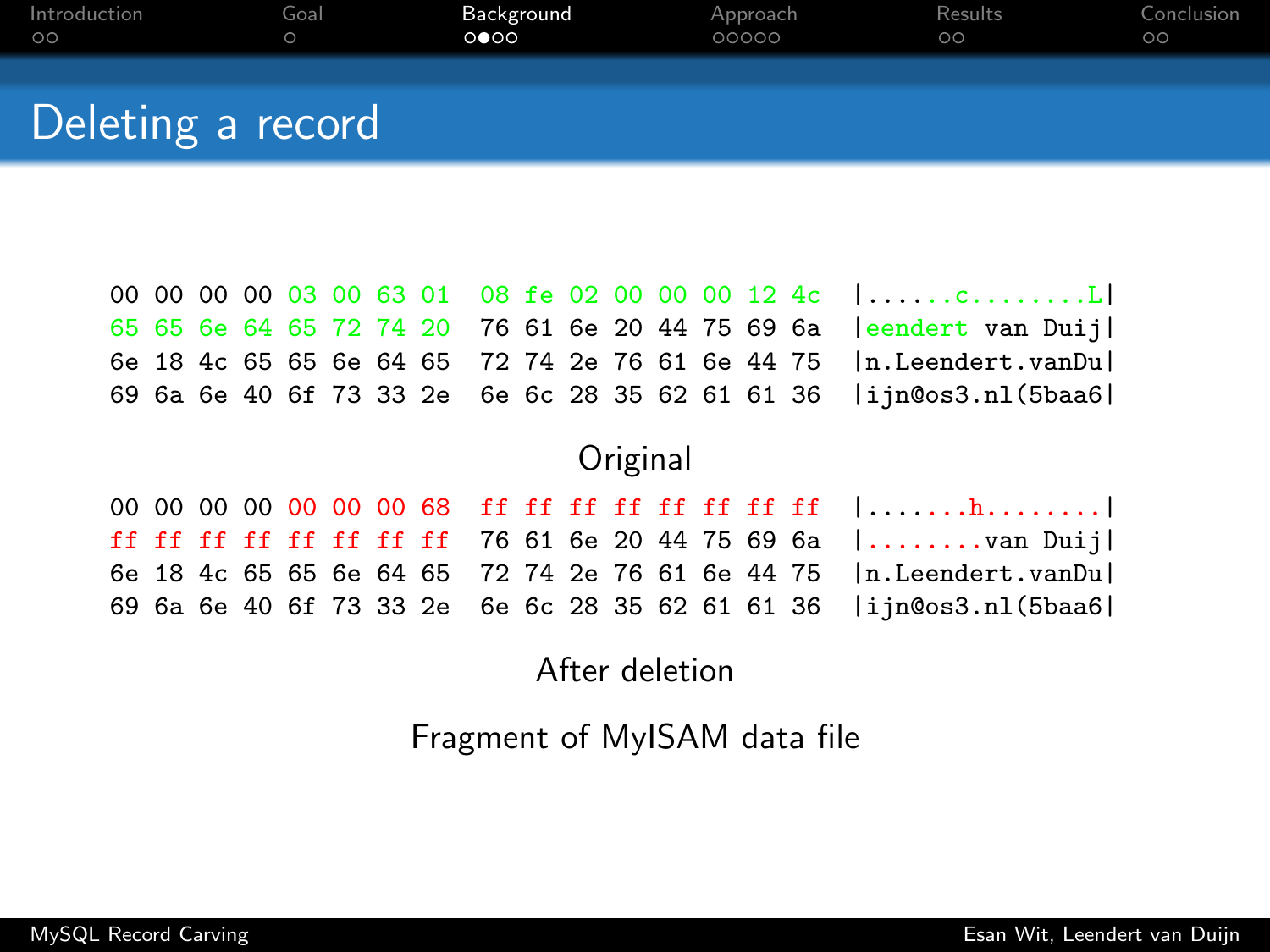| Introduction            | Goal | Background | Approach | Results | Conclusion |
|-------------------------|------|------------|----------|---------|------------|
| $\circ$                 |      | 0000       | 00000    | $\circ$ | $\circ$    |
| Deleting a record cont. |      |            |          |         |            |

|  |  |  |  |  |  |  |  | 64 52 e6 55 ff 00 00 00 00 80 28 18 12 00 00 00 dR.U(             |
|--|--|--|--|--|--|--|--|-------------------------------------------------------------------|
|  |  |  |  |  |  |  |  | $18,00,75,00,00,00,02,00,00,00,00,00,09,87,00,00,1$               |
|  |  |  |  |  |  |  |  | 01 3b 01 1c 4c 65 65 6e 64 65 72 74 20 76 61 6e  .; Leendert van  |
|  |  |  |  |  |  |  |  | 20 44 75 69 6a 6e 4c 65 65 6e 64 65 72 74 2e 76   DuijnLeendert.v |

## **Original**

|  |  |  |  |  |  |  |  | 64 52 e6 55 ff 00 00 00 00 80 28 18 12 00 20 00 dR.U()                                      |
|--|--|--|--|--|--|--|--|---------------------------------------------------------------------------------------------|
|  |  |  |  |  |  |  |  | 18 00 00 00 00 00 02 00 00 00 00 0b 0a 08 00 00 []                                          |
|  |  |  |  |  |  |  |  | 01 3c 01 10 4c 65 65 6e 64 65 72 74 20 76 61 6e  . <leendert td="" van=""  <=""></leendert> |
|  |  |  |  |  |  |  |  | 20 44 75 69 6a 6e 4c 65 65 6e 64 65 72 74 2e 76   DuijnLeendert.v                           |

### After deletion

Fragment of InnoDB data file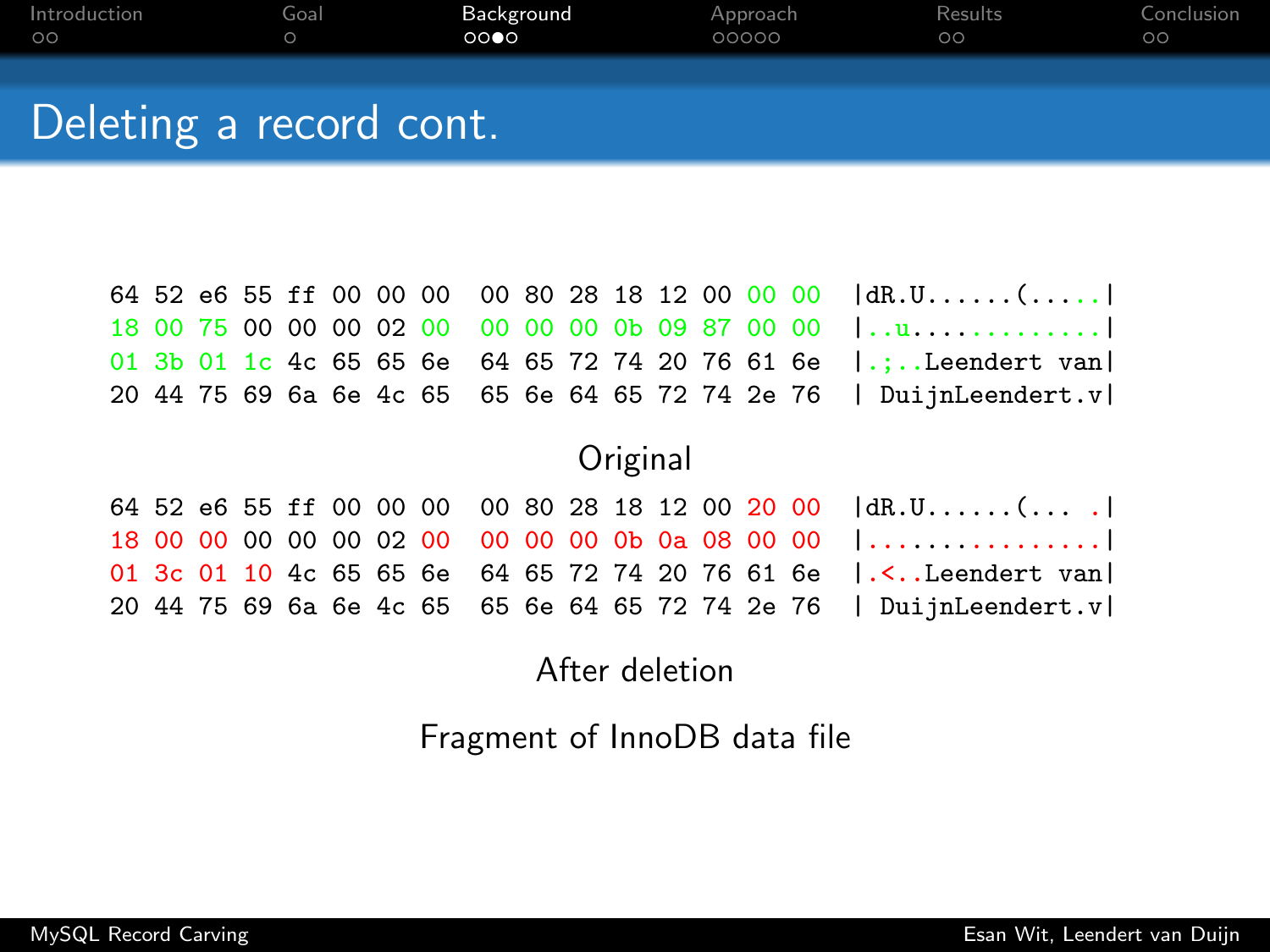| Introduction  | Goal       | Background | Approach | Results | Conclusion |
|---------------|------------|------------|----------|---------|------------|
| $\circ$       | $\bigcirc$ | 000        | 00000    | $\circ$ | $\circ$    |
| Record format |            |            |          |         |            |

All records have a similar structure:

 $header$   $\vert$  field1field2...fieldN

Header content and length depend on various properties:

- Record state
- Engine, row format
- Null fields
- Variable length fields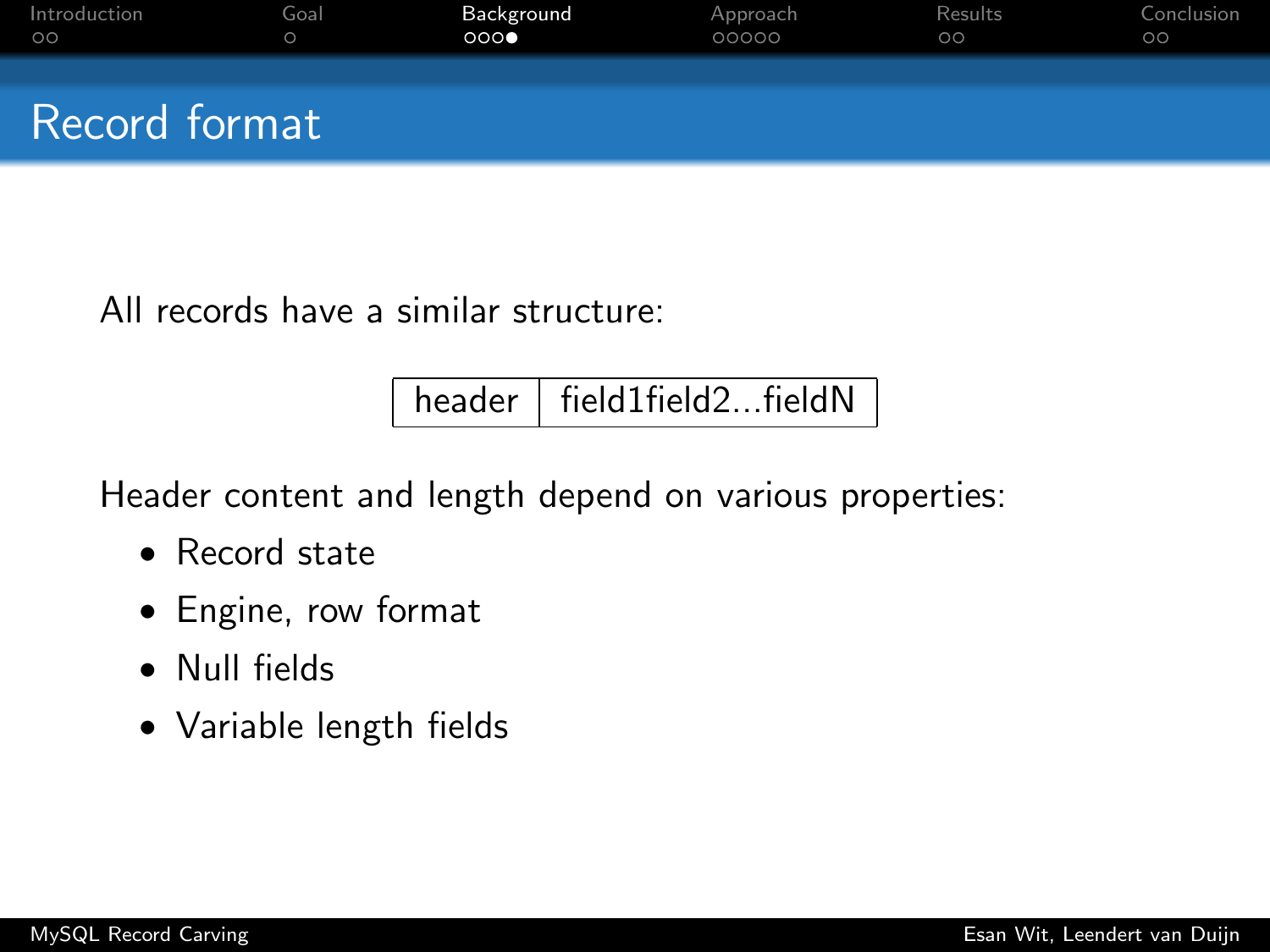| Introduction      | Goal    | Background | Approach       | Results | Conclusion |
|-------------------|---------|------------|----------------|---------|------------|
| $\circ$           | $\circ$ | 0000       | $\bullet$ 0000 | $\circ$ | $\circ$    |
| Template matching |         |            |                |         |            |

- Attempt to parse data
- Be careful and strict
- Any misalignment will 'corrupt' output
- <span id="page-8-0"></span>• Some types lack visible boundaries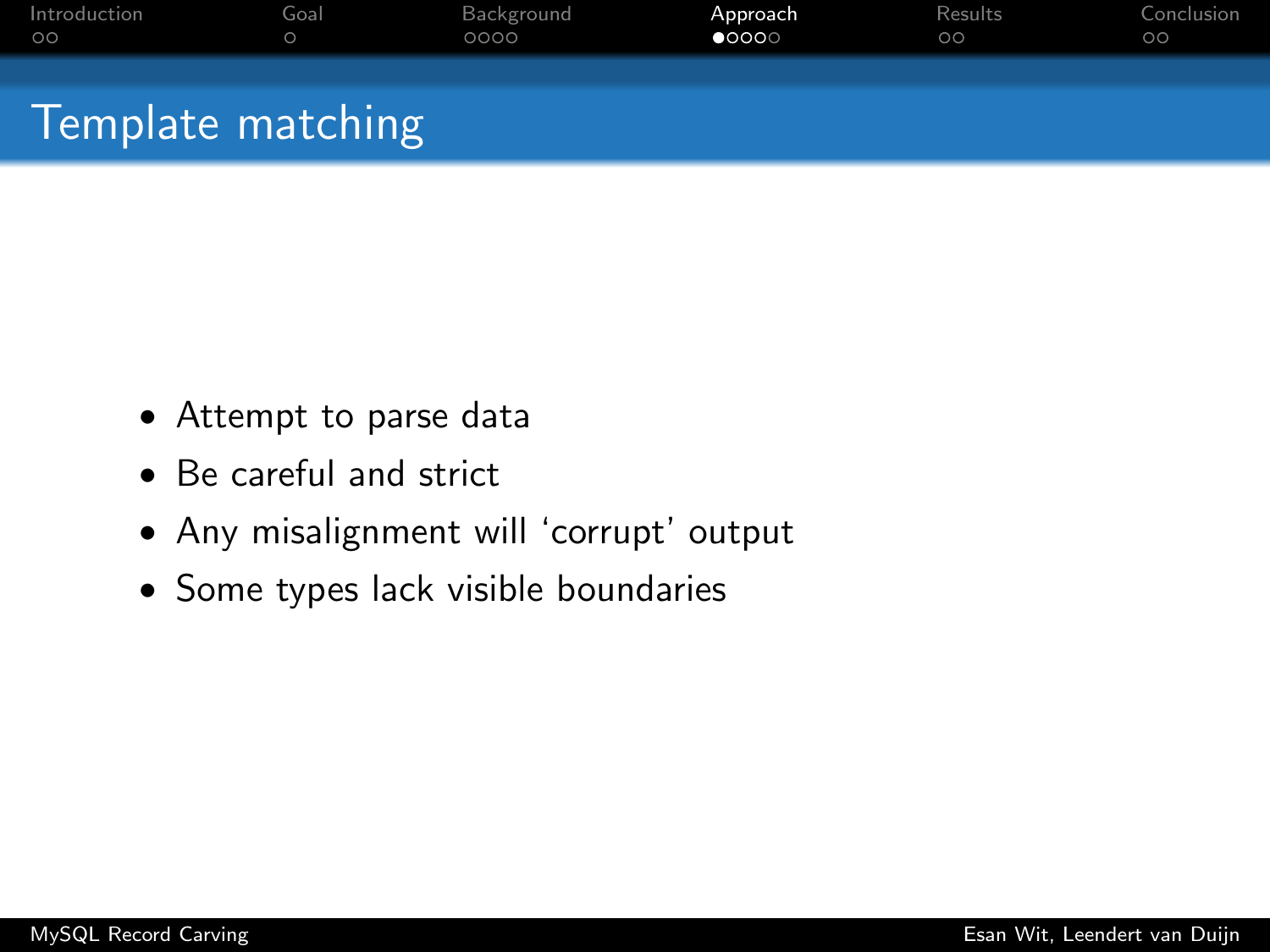| Introduction      | Goal | Background | Approach | <b>Results</b> | Conclusion |
|-------------------|------|------------|----------|----------------|------------|
| $\circ$           |      | 0000       | 00000    | $\circ$        | $\circ$    |
| Template matching |      |            |          |                |            |

- Sliding window template matching
- Data type validation
- Extensible data validation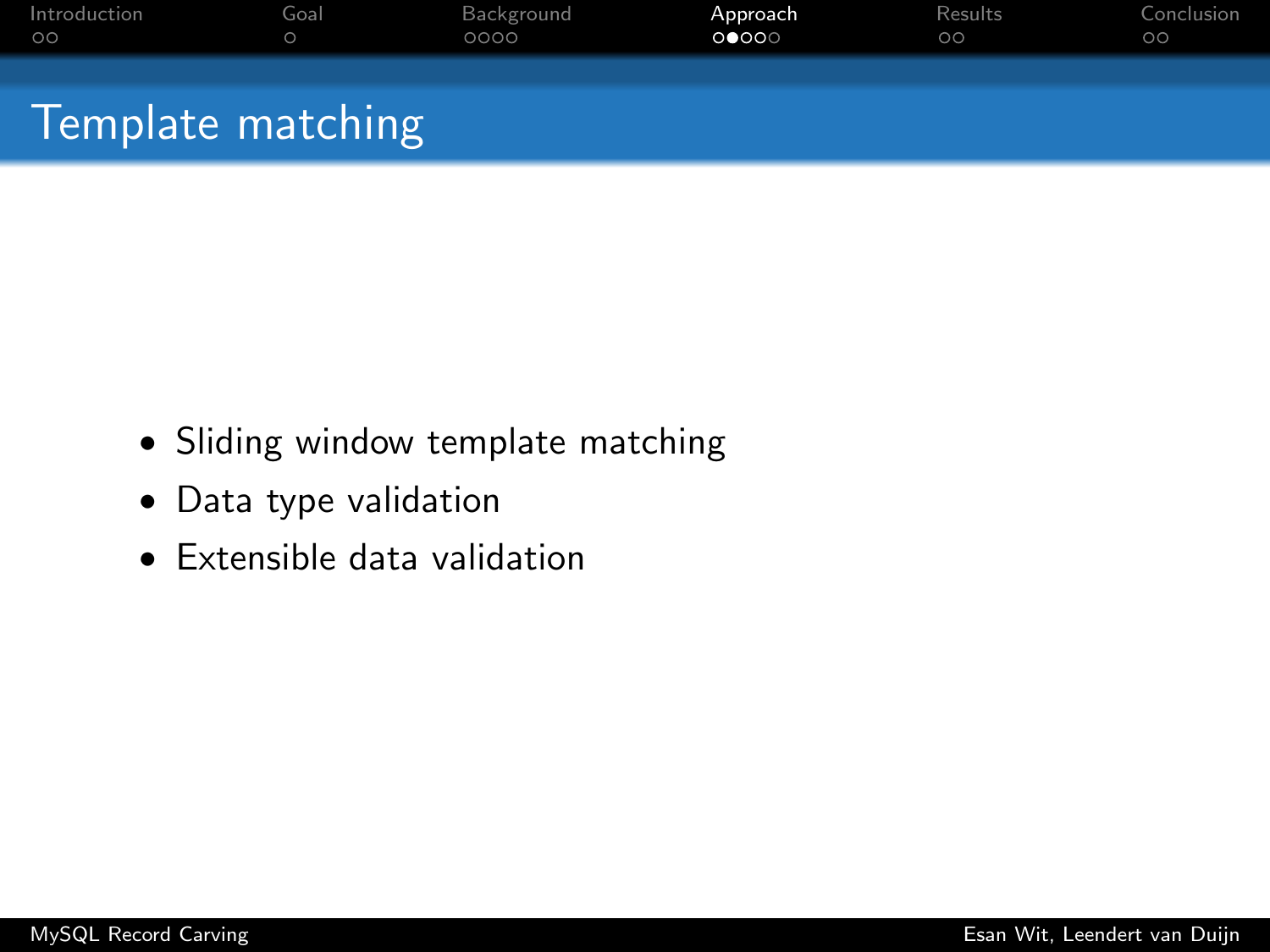| Introduction    | Goal | Background | Approach | Results | Conclusion |
|-----------------|------|------------|----------|---------|------------|
| $\circ$         |      | 0000       | 00000    | $\circ$ | $\circ$    |
| Basic algorithm |      |            |          |         |            |

```
for location in candidates
for template in templates
   record = parse(location, template)
   if(success(record))
      score = validate(record)
      if(score > threshold)
         results.add(record)
         candidates.add(suggestion(record.length))
```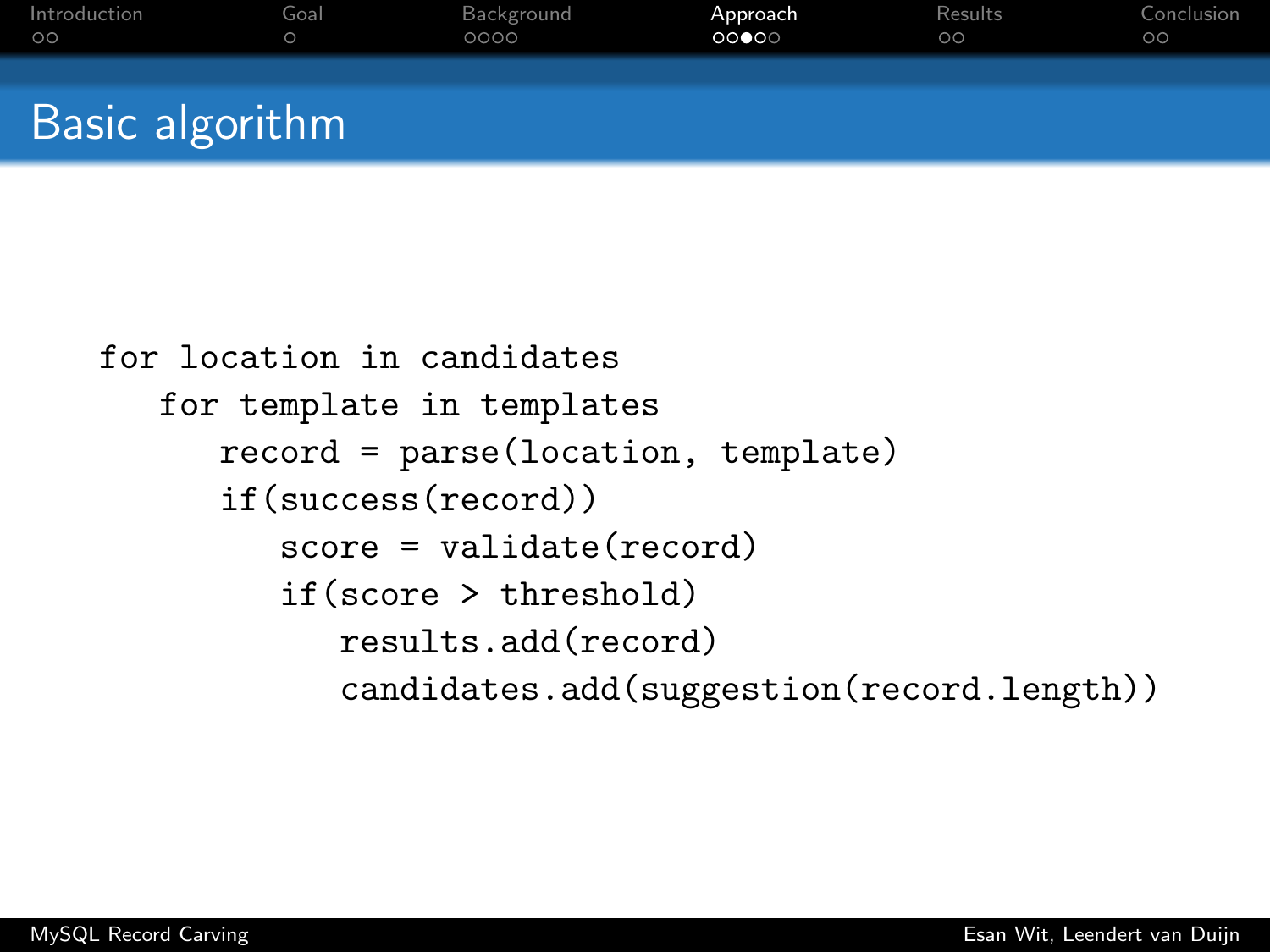| Introduction            | Goal | Background | Approach | Results | Conclusion |
|-------------------------|------|------------|----------|---------|------------|
| $\circ$                 |      | 0000       | 00000    | $\circ$ | $\circ$    |
| <b>Early validators</b> |      |            |          |         |            |

An early validator can do elimination, when no full record is available yet e.g.

- Enum is invalid (i.e. it's value is out of bounds)
- A string contains invalid characters according to its character set
- A record(header) is (not) marked as DELETED
- A record(header) is marked as RESERVED

Correct template design and strict early validators can limit false positives, while some match any position found.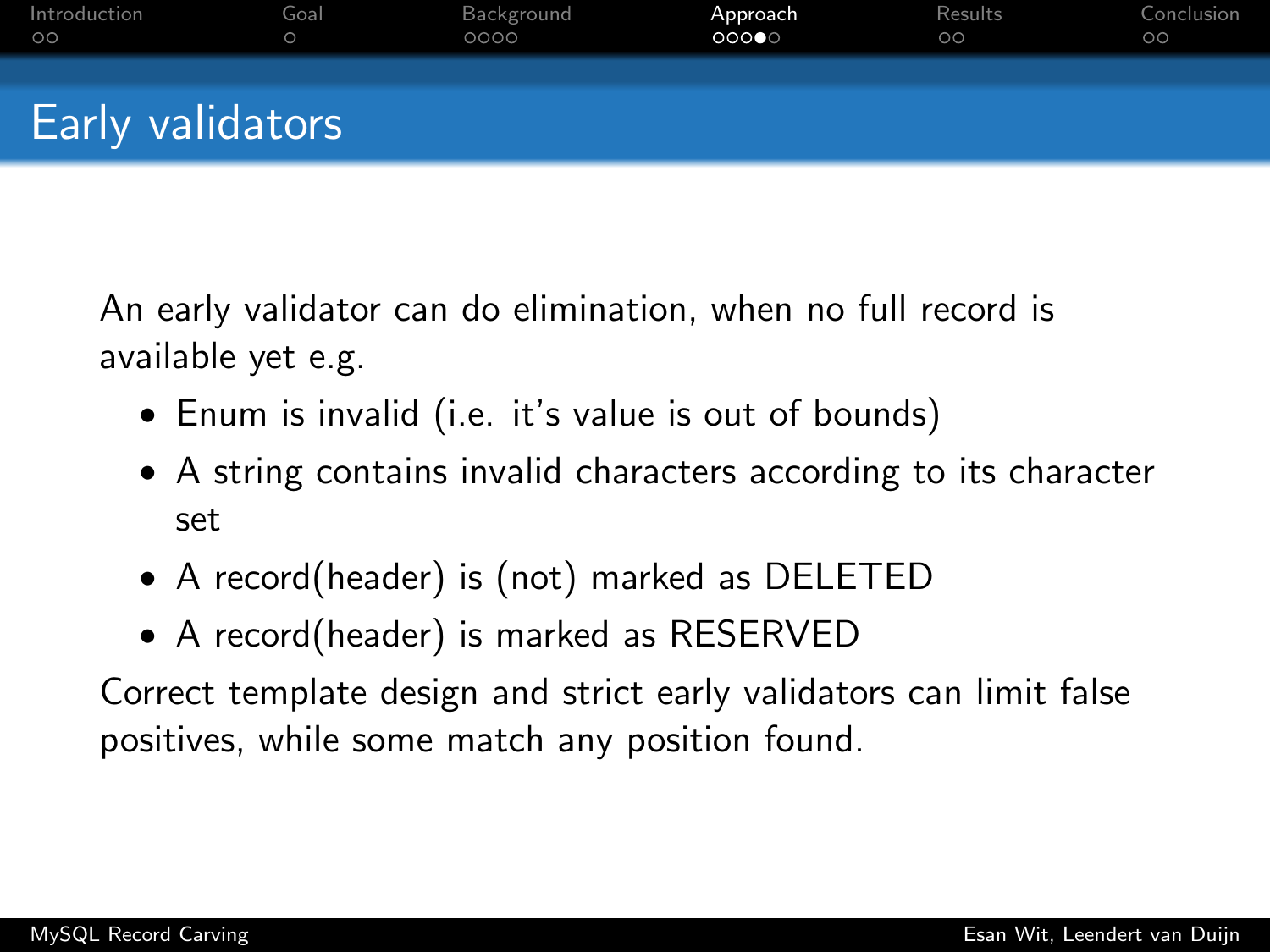| Introduction<br>$\circ$ | Goal<br>$\circ$ | Background<br>0000 | Approach<br>0000 | Results<br>$\circ$ | Conclusion<br>$\circ$ |
|-------------------------|-----------------|--------------------|------------------|--------------------|-----------------------|
| Validating              |                 |                    |                  |                    |                       |
| Row validators          |                 |                    |                  |                    |                       |

A validator scores a row, based on field content e.g.

- String field Name contains common english letters
- String field Email looks like a valid email address
- Timestamp field Last login is within a realistic range
- Field Last login > Registration date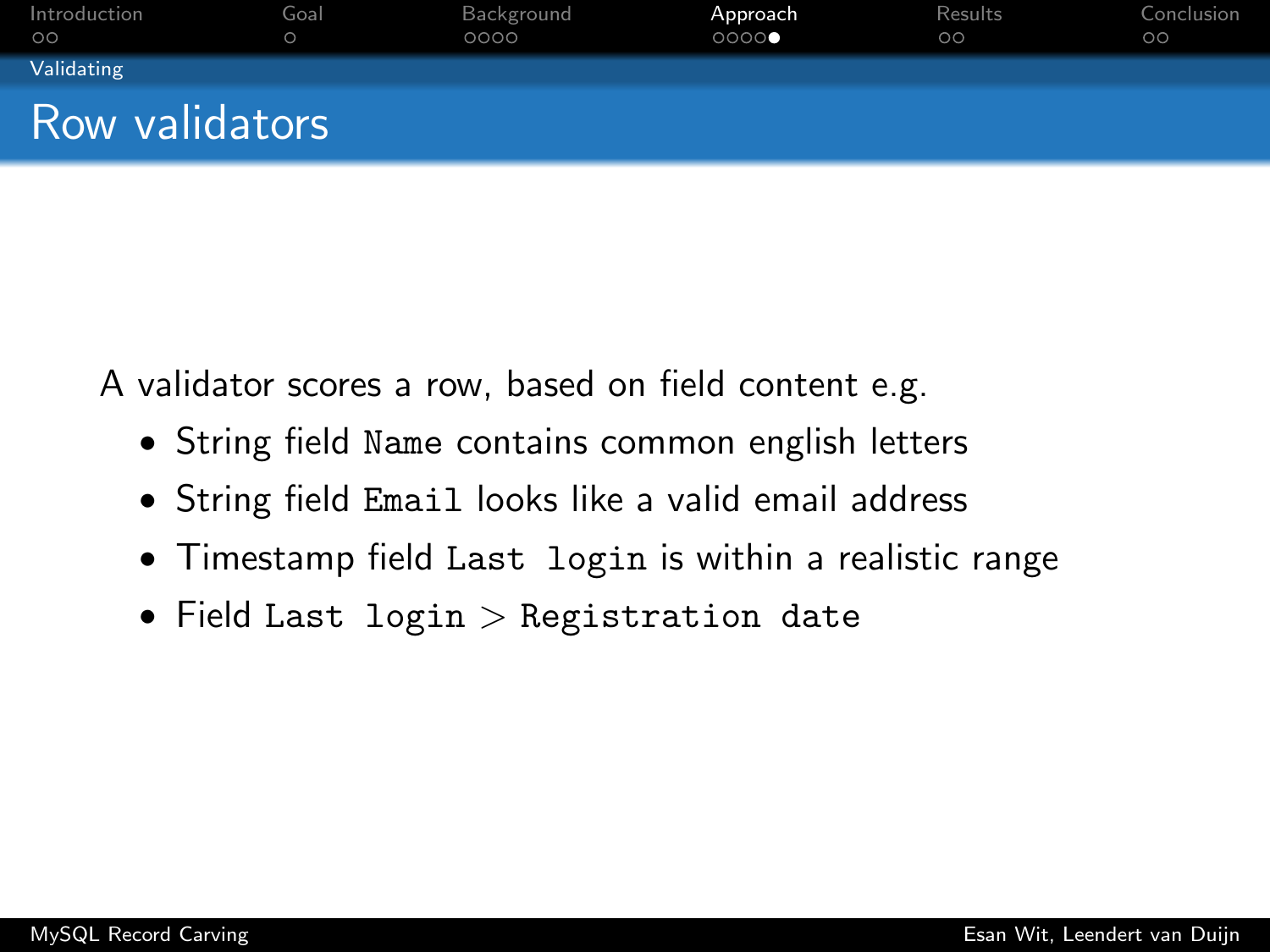| Introduction             | Goal | Background | Approach | Results   | Conclusion |
|--------------------------|------|------------|----------|-----------|------------|
| $\circ$                  |      | 0000       | 00000    | $\bullet$ | ററ         |
| Results and observations |      |            |          |           |            |

Simple test on InnoDB (98306 matches attempted, 12 matched)

|                                                       | Present | Deleted | False pos. | False neg. | Total |  |
|-------------------------------------------------------|---------|---------|------------|------------|-------|--|
| Validated                                             |         | 6       |            |            |       |  |
| Expected                                              |         | 6       |            |            |       |  |
| InnoDB world (507922 matches attempted, 9193 matched) |         |         |            |            |       |  |
|                                                       | Present | Deleted | False pos. | False neg. | Total |  |
| Validated                                             | 4042    | 100     | 88         | 25         | 4142  |  |
| Expected                                              | 3979    | 100     |            |            | 4079  |  |

- Using validators we were able to reduce false positives.
- <span id="page-13-0"></span>• Template and validator quality determines overall effectiveness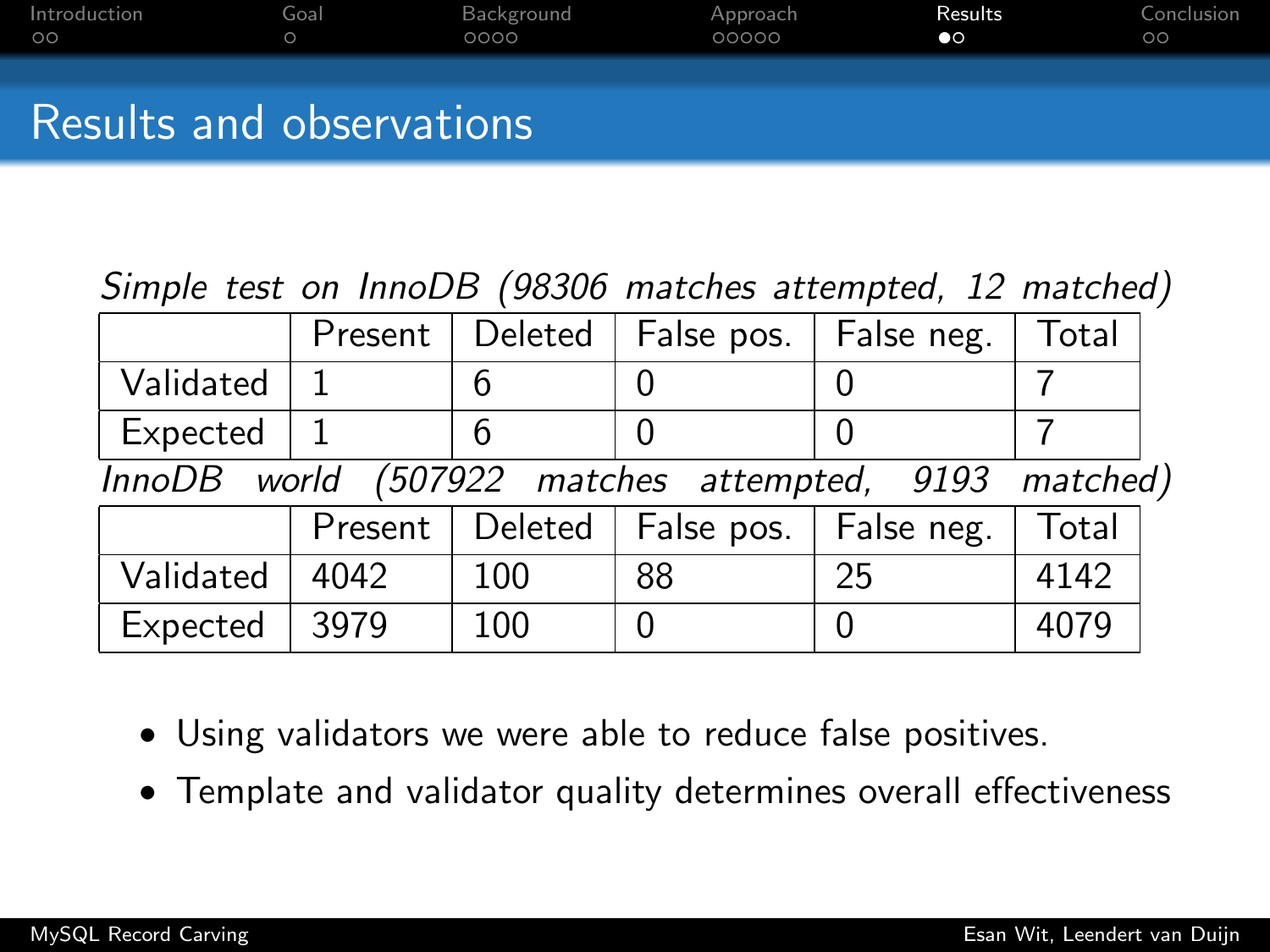| Introduction           | Goal    | Background | Approach | Results        | Conclusion |
|------------------------|---------|------------|----------|----------------|------------|
| $\circ$                | $\circ$ | 0000       | 00000    | $\circ\bullet$ | $\circ$    |
| <b>Features of PoC</b> |         |            |          |                |            |

- Currently supported engines
	- InnoDB Antelope file format, Compact row format.
	- InnoDB Antelope file format, Redundant row format.
	- MyISAM Fixed row format
	- MyISAM Dynamic row format
- Early field level validation
- Row level validation
- Many different field types
	- datetime, decimal, varchar, set, etc.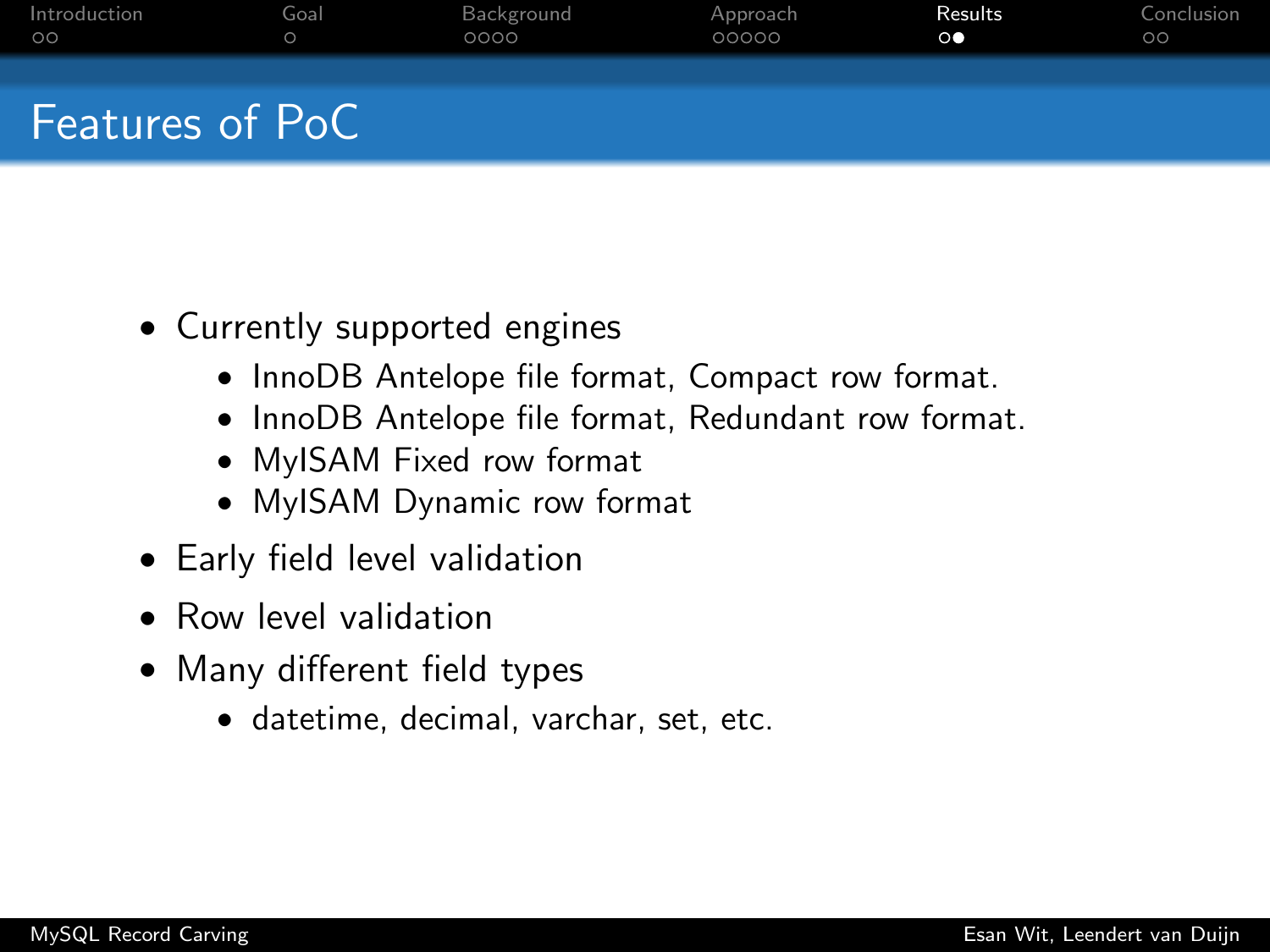| Introduction | Goal | Background | Approach | Results | Conclusion |
|--------------|------|------------|----------|---------|------------|
| $\circ$      |      | 0000       | 00000    | $\circ$ | $\bullet$  |
| Conclusion   |      |            |          |         |            |

- After executing a DELETE data remains partially recoverable
- Template matching can be used to recover this data
- <span id="page-15-0"></span>• Validation can be a powerful tool in eliminating false positives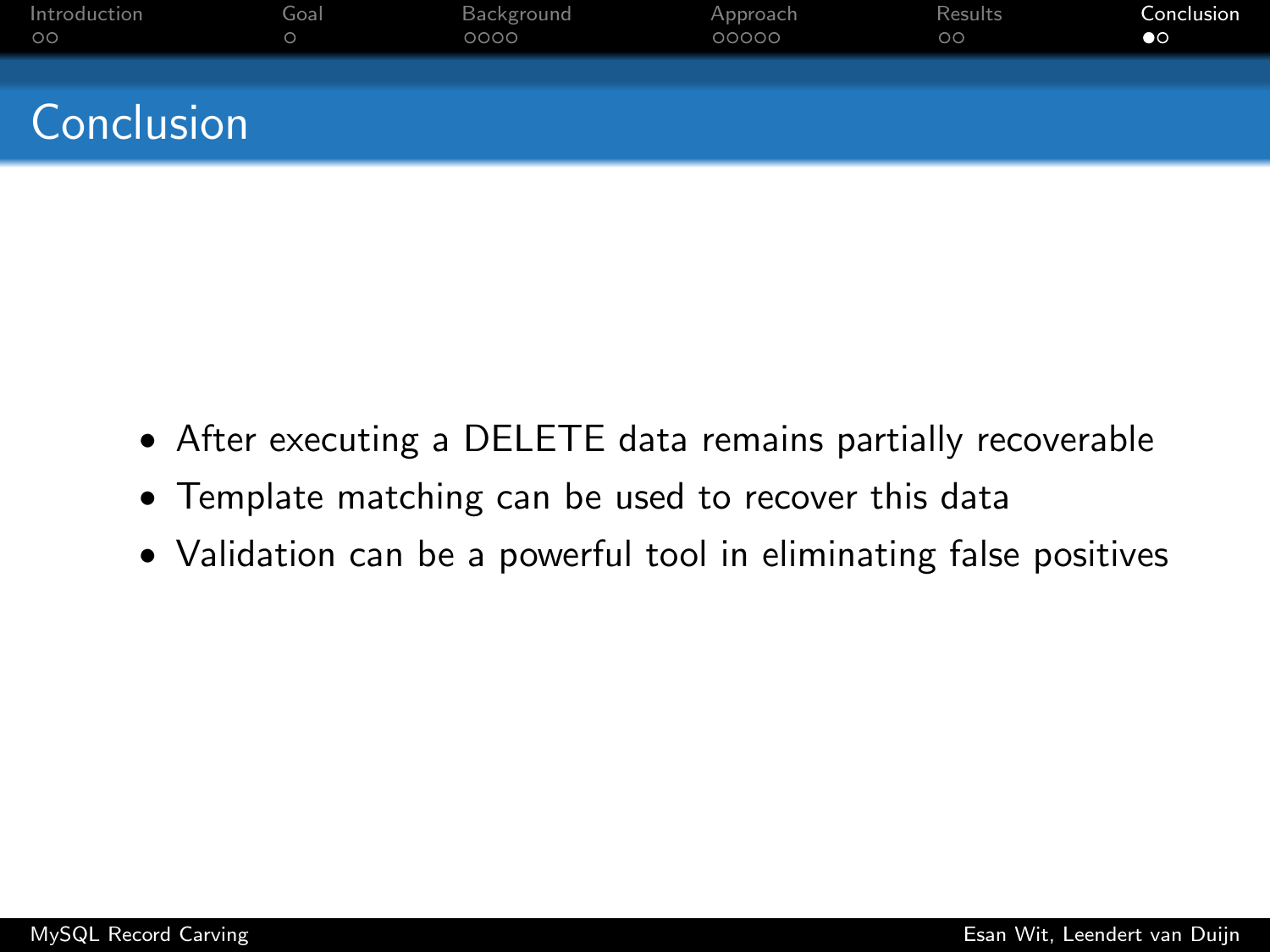| Introduction | Goal | Background | Approach | Results | Conclusion     |
|--------------|------|------------|----------|---------|----------------|
| $\circ$      |      | 0000       | 00000    | $\circ$ | $\circ\bullet$ |
| Future work  |      |            |          |         |                |

- Other database systems
- Generic templates
- Split records
- Validators
- Machine learning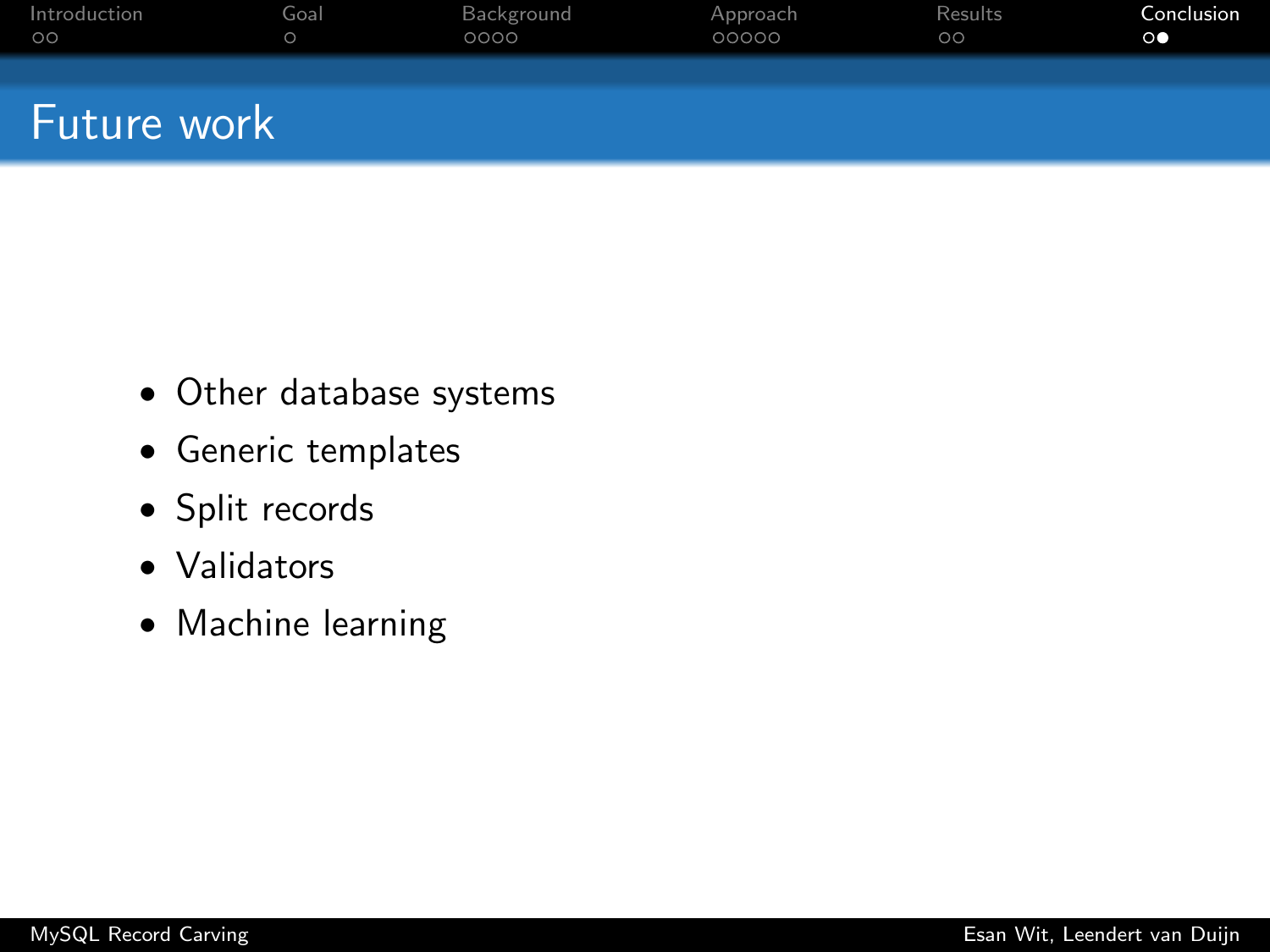| Introduction | Goal | Background | Approach | Results | Conclusion |
|--------------|------|------------|----------|---------|------------|
| $\circ$      |      | 0000       | 00000    | $\circ$ | $\circ$    |
|              |      |            |          |         |            |
|              |      |            |          |         |            |

# Questions?